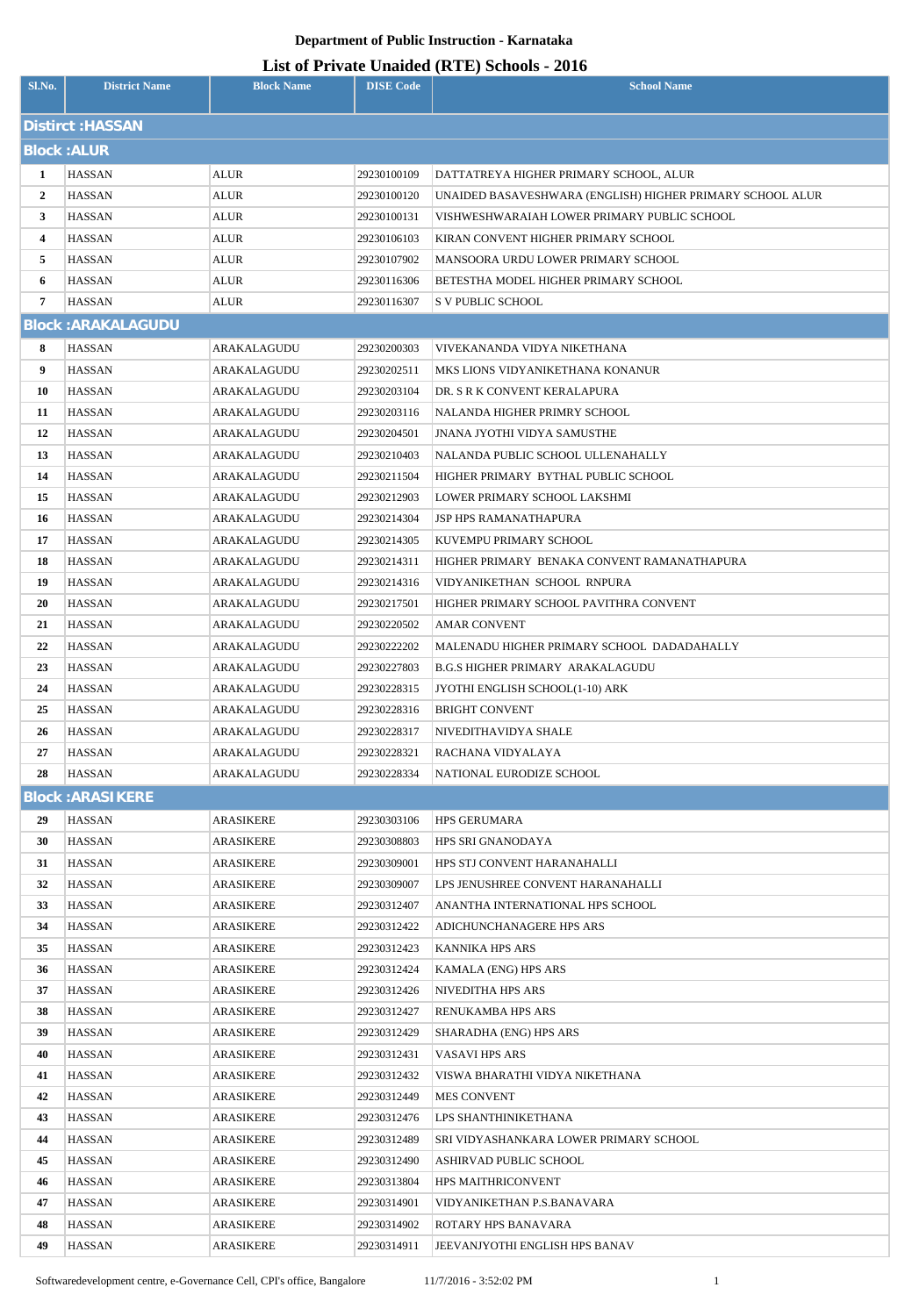#### **List of Private Unaided (RTE) Schools - 2016**

| 50<br><b>HASSAN</b><br><b>ARASIKERE</b><br>29230314918<br>HPS CBC VIDYANIKETHANA<br>51<br><b>HASSAN</b><br><b>ARASIKERE</b><br>VASAVI JANADEEPA SCHOOL<br>29230314919<br>52<br><b>HASSAN</b><br><b>ARASIKERE</b><br>29230316703<br>GOVT LOWER PRIMARY SCHOOL GURUKULA<br>53<br><b>HASSAN</b><br><b>ARASIKERE</b><br>HIGHER PRIMARY SCHOOL SHREYAS AGGUNDA<br>29230316902<br>54<br><b>HASSAN</b><br><b>ARASIKERE</b><br>29230317003<br>LOWER PRIMARY SCHOOL NANDINI HONNASHETTY HALL<br>55<br><b>HASSAN</b><br><b>HPS ARAVINDA</b><br>ARASIKERE<br>29230327202<br><b>HASSAN</b><br><b>ARASIKERE</b><br>29230327203<br>HPS SNS D.M.KURKE<br>56<br>57<br><b>HASSAN</b><br><b>ARASIKERE</b><br>29230327207<br><b>AKANKASHA LPS</b><br>58<br><b>HASSAN</b><br>ARASIKERE<br>29230327208<br>LPS BASAVESHWARA CONVENT<br>59<br><b>HASSAN</b><br>ARASIKERE<br>29230330105<br>SHREYAS PRIMARY SCHOOL<br>60<br><b>HASSAN</b><br><b>ARASIKERE</b><br>29230331205<br>VIDYARANYA PUBLIC SCHOOL KANAKATTE<br>61<br><b>HASSAN</b><br><b>ARASIKERE</b><br>29230331404<br>SHRI RAMAKRISHNA VIDAYALAYA<br>62<br><b>HASSAN</b><br><b>ARASIKERE</b><br>29230333202<br>MODEL PRIMARY SCHOOL<br>63<br><b>HASSAN</b><br><b>ARASIKERE</b><br>29230333211<br>SRINIDHI CONVENT<br>64<br><b>HASSAN</b><br><b>ARASIKERE</b><br>29230333212<br>S.K. CONVENT<br>65<br><b>HASSAN</b><br><b>ARASIKERE</b><br>29230333214<br>LPS DHANYA PUBLIC<br><b>HASSAN</b><br><b>ARASIKERE</b><br>29230333602<br>HIGHER PRIMARY SCHOOL VILASINI<br>66<br>67<br><b>HASSAN</b><br>ARASIKERE<br>29230335402<br>HIGHER PRIMARY SCHOOL SHAMBHULINGESHWARA . GANDASI<br>68<br><b>HASSAN</b><br><b>ARASIKERE</b><br>29230335404<br>PAREMALA HIGHER PRIMARY SCHOOL GANDASI<br>69<br><b>HASSAN</b><br><b>ARASIKERE</b><br>29230335409<br>HPS NEW CENTRAL SCHOOL<br>70<br><b>HASSAN</b><br><b>ARASIKERE</b><br>29230335421<br>ST JOHN PUBLIC SCHOOL<br><b>HASSAN</b><br><b>ARASIKERE</b><br>29230335502<br>71<br>PUSHPA RAVI LPS<br>72<br><b>HASSAN</b><br><b>ARASIKERE</b><br>29230366801<br>LOWER PRIMARY SCHOOLAL-AMEEN NAZIR HUSSIAN<br>73<br><b>HASSAN</b><br><b>ARASIKERE</b><br>29230366802<br>TARALABALU LOWER PRIMARY SCHOOL ARASIKERE<br><b>Block: BELUR</b><br><b>HASSAN</b><br><b>BELUR</b><br>74<br>29230402804<br>MOTHER THERASA HPS BIKKODU<br>75<br><b>HASSAN</b><br><b>BELUR</b><br>29230407005<br><b>JNANA DIVIGE CONVENT HAGARE</b><br><b>HASSAN</b><br><b>BELUR</b><br>29230411913<br>76<br><b>BES LPS BELUR</b><br><b>HASSAN</b><br><b>BELUR</b><br>77<br>29230411915<br>UNITED ACCADAMY LPS BELUR<br>78<br><b>HASSAN</b><br><b>BELUR</b><br>29230411916<br>VASAVI HPS BELUR<br>79<br><b>HASSAN</b><br><b>BELUR</b><br>29230411918<br>PPEC HPS BELUR<br>80<br><b>HASSAN</b><br><b>BELUR</b><br>29230411919<br><b>SES HPS BELUR</b><br>81<br><b>HASSAN</b><br><b>BELUR</b><br>29230411920<br><b>NES HPS BELUR</b><br>82<br><b>HASSAN</b><br><b>BELUR</b><br>29230411922<br>VISHVA HPS BELUR<br>83<br><b>HASSAN</b><br><b>BELUR</b><br>29230411923<br>NEW MONT FORD HPS BELUR<br>84<br><b>HASSAN</b><br><b>BELUR</b><br>29230411926<br><b>IDEAL PUBLIC LPS SCHOOL BELUR</b><br>85<br><b>HASSAN</b><br><b>BELUR</b><br>29230411938<br>SARVODAYA LPS BELUR<br>86<br><b>HASSAN</b><br><b>BELUR</b><br>29230411959<br>MOUNT CARMAL SCHOOL<br>87<br><b>HASSAN</b><br><b>BELUR</b><br>29230411964<br>VIDYA VIKAS PUBLIC SCHOOL<br>88<br><b>HASSAN</b><br><b>BELUR</b><br>PUSHPAGIRI HPS ADAGUR<br>29230414202<br>89<br><b>HASSAN</b><br><b>BELUR</b><br>29230420503<br>THARALABALU CONVENT<br>90<br>29230422312<br>HASSAN<br><b>BELUR</b><br>S.G.R. PABLIC SCHOOL HALEBEEDU<br>91<br><b>HASSAN</b><br><b>BELUR</b><br>29230422313<br>KALPATHARU CONVENT<br>92<br><b>HASSAN</b><br><b>BELUR</b><br>29230425803<br>KUMARA HPS TAGARE<br>93<br><b>HASSAN</b><br><b>BELUR</b><br>29230426405<br>ROTARY LPS AREHALLY<br>94<br><b>BELUR</b><br>29230426406<br><b>S.MANASA HPS AREHALLY</b><br>HASSAN<br>95<br><b>HASSAN</b><br><b>BELUR</b><br>MALNAD HPS ENGLISH AREHALLY<br>29230426407<br>96<br><b>HASSAN</b><br><b>BELUR</b><br>29230426413<br>HIRA PUBLIC SCHOOL<br>Block: CHANNARAYAPATNA<br><b>HASSAN</b><br>97<br><b>CHANNARAYAPATNA</b><br>29230500506<br>WESTHILL REPUBLIC SCHOOL<br>98<br><b>HASSAN</b><br>29230504801<br>SRI BASAVESHWARA SWAMY VIDYA S HPS<br>CHANNARAYAPATNA<br>99<br><b>HASSAN</b><br>29230506903<br>HPS RACHANA VIDYALAYA KANTHARA<br><b>CHANNARAYAPATNA</b><br><b>HASSAN</b><br>29230508004<br>HPS RACHANA VIDYALAYA DAMMANI<br><b>100</b><br>CHANNARAYAPATNA<br><b>HASSAN</b><br>101<br><b>CHANNARAYAPATNA</b><br>29230508101<br><b>GOOD CITIZEN HADENAHALLY</b> | Sl.No. | <b>District Name</b> | <b>Block Name</b> | <b>DISE Code</b> | $\frac{1}{2}$<br><b>School Name</b> |
|----------------------------------------------------------------------------------------------------------------------------------------------------------------------------------------------------------------------------------------------------------------------------------------------------------------------------------------------------------------------------------------------------------------------------------------------------------------------------------------------------------------------------------------------------------------------------------------------------------------------------------------------------------------------------------------------------------------------------------------------------------------------------------------------------------------------------------------------------------------------------------------------------------------------------------------------------------------------------------------------------------------------------------------------------------------------------------------------------------------------------------------------------------------------------------------------------------------------------------------------------------------------------------------------------------------------------------------------------------------------------------------------------------------------------------------------------------------------------------------------------------------------------------------------------------------------------------------------------------------------------------------------------------------------------------------------------------------------------------------------------------------------------------------------------------------------------------------------------------------------------------------------------------------------------------------------------------------------------------------------------------------------------------------------------------------------------------------------------------------------------------------------------------------------------------------------------------------------------------------------------------------------------------------------------------------------------------------------------------------------------------------------------------------------------------------------------------------------------------------------------------------------------------------------------------------------------------------------------------------------------------------------------------------------------------------------------------------------------------------------------------------------------------------------------------------------------------------------------------------------------------------------------------------------------------------------------------------------------------------------------------------------------------------------------------------------------------------------------------------------------------------------------------------------------------------------------------------------------------------------------------------------------------------------------------------------------------------------------------------------------------------------------------------------------------------------------------------------------------------------------------------------------------------------------------------------------------------------------------------------------------------------------------------------------------------------------------------------------------------------------------------------------------------------------------------------------------------------------------------------------------------------------------------------------------------------------------------------------------------------------------------------------------------------------------------------------------------------------------------------------------------------------------------------------------------------------------------------------------------------------------------------------------------------------------------------------------------------------------------------------------------------------------------------------------------------------------------------------------------------------------------------------------------------------------------------------------------------------------------------------------------------------|--------|----------------------|-------------------|------------------|-------------------------------------|
|                                                                                                                                                                                                                                                                                                                                                                                                                                                                                                                                                                                                                                                                                                                                                                                                                                                                                                                                                                                                                                                                                                                                                                                                                                                                                                                                                                                                                                                                                                                                                                                                                                                                                                                                                                                                                                                                                                                                                                                                                                                                                                                                                                                                                                                                                                                                                                                                                                                                                                                                                                                                                                                                                                                                                                                                                                                                                                                                                                                                                                                                                                                                                                                                                                                                                                                                                                                                                                                                                                                                                                                                                                                                                                                                                                                                                                                                                                                                                                                                                                                                                                                                                                                                                                                                                                                                                                                                                                                                                                                                                                                                                                                    |        |                      |                   |                  |                                     |
|                                                                                                                                                                                                                                                                                                                                                                                                                                                                                                                                                                                                                                                                                                                                                                                                                                                                                                                                                                                                                                                                                                                                                                                                                                                                                                                                                                                                                                                                                                                                                                                                                                                                                                                                                                                                                                                                                                                                                                                                                                                                                                                                                                                                                                                                                                                                                                                                                                                                                                                                                                                                                                                                                                                                                                                                                                                                                                                                                                                                                                                                                                                                                                                                                                                                                                                                                                                                                                                                                                                                                                                                                                                                                                                                                                                                                                                                                                                                                                                                                                                                                                                                                                                                                                                                                                                                                                                                                                                                                                                                                                                                                                                    |        |                      |                   |                  |                                     |
|                                                                                                                                                                                                                                                                                                                                                                                                                                                                                                                                                                                                                                                                                                                                                                                                                                                                                                                                                                                                                                                                                                                                                                                                                                                                                                                                                                                                                                                                                                                                                                                                                                                                                                                                                                                                                                                                                                                                                                                                                                                                                                                                                                                                                                                                                                                                                                                                                                                                                                                                                                                                                                                                                                                                                                                                                                                                                                                                                                                                                                                                                                                                                                                                                                                                                                                                                                                                                                                                                                                                                                                                                                                                                                                                                                                                                                                                                                                                                                                                                                                                                                                                                                                                                                                                                                                                                                                                                                                                                                                                                                                                                                                    |        |                      |                   |                  |                                     |
|                                                                                                                                                                                                                                                                                                                                                                                                                                                                                                                                                                                                                                                                                                                                                                                                                                                                                                                                                                                                                                                                                                                                                                                                                                                                                                                                                                                                                                                                                                                                                                                                                                                                                                                                                                                                                                                                                                                                                                                                                                                                                                                                                                                                                                                                                                                                                                                                                                                                                                                                                                                                                                                                                                                                                                                                                                                                                                                                                                                                                                                                                                                                                                                                                                                                                                                                                                                                                                                                                                                                                                                                                                                                                                                                                                                                                                                                                                                                                                                                                                                                                                                                                                                                                                                                                                                                                                                                                                                                                                                                                                                                                                                    |        |                      |                   |                  |                                     |
|                                                                                                                                                                                                                                                                                                                                                                                                                                                                                                                                                                                                                                                                                                                                                                                                                                                                                                                                                                                                                                                                                                                                                                                                                                                                                                                                                                                                                                                                                                                                                                                                                                                                                                                                                                                                                                                                                                                                                                                                                                                                                                                                                                                                                                                                                                                                                                                                                                                                                                                                                                                                                                                                                                                                                                                                                                                                                                                                                                                                                                                                                                                                                                                                                                                                                                                                                                                                                                                                                                                                                                                                                                                                                                                                                                                                                                                                                                                                                                                                                                                                                                                                                                                                                                                                                                                                                                                                                                                                                                                                                                                                                                                    |        |                      |                   |                  |                                     |
|                                                                                                                                                                                                                                                                                                                                                                                                                                                                                                                                                                                                                                                                                                                                                                                                                                                                                                                                                                                                                                                                                                                                                                                                                                                                                                                                                                                                                                                                                                                                                                                                                                                                                                                                                                                                                                                                                                                                                                                                                                                                                                                                                                                                                                                                                                                                                                                                                                                                                                                                                                                                                                                                                                                                                                                                                                                                                                                                                                                                                                                                                                                                                                                                                                                                                                                                                                                                                                                                                                                                                                                                                                                                                                                                                                                                                                                                                                                                                                                                                                                                                                                                                                                                                                                                                                                                                                                                                                                                                                                                                                                                                                                    |        |                      |                   |                  |                                     |
|                                                                                                                                                                                                                                                                                                                                                                                                                                                                                                                                                                                                                                                                                                                                                                                                                                                                                                                                                                                                                                                                                                                                                                                                                                                                                                                                                                                                                                                                                                                                                                                                                                                                                                                                                                                                                                                                                                                                                                                                                                                                                                                                                                                                                                                                                                                                                                                                                                                                                                                                                                                                                                                                                                                                                                                                                                                                                                                                                                                                                                                                                                                                                                                                                                                                                                                                                                                                                                                                                                                                                                                                                                                                                                                                                                                                                                                                                                                                                                                                                                                                                                                                                                                                                                                                                                                                                                                                                                                                                                                                                                                                                                                    |        |                      |                   |                  |                                     |
|                                                                                                                                                                                                                                                                                                                                                                                                                                                                                                                                                                                                                                                                                                                                                                                                                                                                                                                                                                                                                                                                                                                                                                                                                                                                                                                                                                                                                                                                                                                                                                                                                                                                                                                                                                                                                                                                                                                                                                                                                                                                                                                                                                                                                                                                                                                                                                                                                                                                                                                                                                                                                                                                                                                                                                                                                                                                                                                                                                                                                                                                                                                                                                                                                                                                                                                                                                                                                                                                                                                                                                                                                                                                                                                                                                                                                                                                                                                                                                                                                                                                                                                                                                                                                                                                                                                                                                                                                                                                                                                                                                                                                                                    |        |                      |                   |                  |                                     |
|                                                                                                                                                                                                                                                                                                                                                                                                                                                                                                                                                                                                                                                                                                                                                                                                                                                                                                                                                                                                                                                                                                                                                                                                                                                                                                                                                                                                                                                                                                                                                                                                                                                                                                                                                                                                                                                                                                                                                                                                                                                                                                                                                                                                                                                                                                                                                                                                                                                                                                                                                                                                                                                                                                                                                                                                                                                                                                                                                                                                                                                                                                                                                                                                                                                                                                                                                                                                                                                                                                                                                                                                                                                                                                                                                                                                                                                                                                                                                                                                                                                                                                                                                                                                                                                                                                                                                                                                                                                                                                                                                                                                                                                    |        |                      |                   |                  |                                     |
|                                                                                                                                                                                                                                                                                                                                                                                                                                                                                                                                                                                                                                                                                                                                                                                                                                                                                                                                                                                                                                                                                                                                                                                                                                                                                                                                                                                                                                                                                                                                                                                                                                                                                                                                                                                                                                                                                                                                                                                                                                                                                                                                                                                                                                                                                                                                                                                                                                                                                                                                                                                                                                                                                                                                                                                                                                                                                                                                                                                                                                                                                                                                                                                                                                                                                                                                                                                                                                                                                                                                                                                                                                                                                                                                                                                                                                                                                                                                                                                                                                                                                                                                                                                                                                                                                                                                                                                                                                                                                                                                                                                                                                                    |        |                      |                   |                  |                                     |
|                                                                                                                                                                                                                                                                                                                                                                                                                                                                                                                                                                                                                                                                                                                                                                                                                                                                                                                                                                                                                                                                                                                                                                                                                                                                                                                                                                                                                                                                                                                                                                                                                                                                                                                                                                                                                                                                                                                                                                                                                                                                                                                                                                                                                                                                                                                                                                                                                                                                                                                                                                                                                                                                                                                                                                                                                                                                                                                                                                                                                                                                                                                                                                                                                                                                                                                                                                                                                                                                                                                                                                                                                                                                                                                                                                                                                                                                                                                                                                                                                                                                                                                                                                                                                                                                                                                                                                                                                                                                                                                                                                                                                                                    |        |                      |                   |                  |                                     |
|                                                                                                                                                                                                                                                                                                                                                                                                                                                                                                                                                                                                                                                                                                                                                                                                                                                                                                                                                                                                                                                                                                                                                                                                                                                                                                                                                                                                                                                                                                                                                                                                                                                                                                                                                                                                                                                                                                                                                                                                                                                                                                                                                                                                                                                                                                                                                                                                                                                                                                                                                                                                                                                                                                                                                                                                                                                                                                                                                                                                                                                                                                                                                                                                                                                                                                                                                                                                                                                                                                                                                                                                                                                                                                                                                                                                                                                                                                                                                                                                                                                                                                                                                                                                                                                                                                                                                                                                                                                                                                                                                                                                                                                    |        |                      |                   |                  |                                     |
|                                                                                                                                                                                                                                                                                                                                                                                                                                                                                                                                                                                                                                                                                                                                                                                                                                                                                                                                                                                                                                                                                                                                                                                                                                                                                                                                                                                                                                                                                                                                                                                                                                                                                                                                                                                                                                                                                                                                                                                                                                                                                                                                                                                                                                                                                                                                                                                                                                                                                                                                                                                                                                                                                                                                                                                                                                                                                                                                                                                                                                                                                                                                                                                                                                                                                                                                                                                                                                                                                                                                                                                                                                                                                                                                                                                                                                                                                                                                                                                                                                                                                                                                                                                                                                                                                                                                                                                                                                                                                                                                                                                                                                                    |        |                      |                   |                  |                                     |
|                                                                                                                                                                                                                                                                                                                                                                                                                                                                                                                                                                                                                                                                                                                                                                                                                                                                                                                                                                                                                                                                                                                                                                                                                                                                                                                                                                                                                                                                                                                                                                                                                                                                                                                                                                                                                                                                                                                                                                                                                                                                                                                                                                                                                                                                                                                                                                                                                                                                                                                                                                                                                                                                                                                                                                                                                                                                                                                                                                                                                                                                                                                                                                                                                                                                                                                                                                                                                                                                                                                                                                                                                                                                                                                                                                                                                                                                                                                                                                                                                                                                                                                                                                                                                                                                                                                                                                                                                                                                                                                                                                                                                                                    |        |                      |                   |                  |                                     |
|                                                                                                                                                                                                                                                                                                                                                                                                                                                                                                                                                                                                                                                                                                                                                                                                                                                                                                                                                                                                                                                                                                                                                                                                                                                                                                                                                                                                                                                                                                                                                                                                                                                                                                                                                                                                                                                                                                                                                                                                                                                                                                                                                                                                                                                                                                                                                                                                                                                                                                                                                                                                                                                                                                                                                                                                                                                                                                                                                                                                                                                                                                                                                                                                                                                                                                                                                                                                                                                                                                                                                                                                                                                                                                                                                                                                                                                                                                                                                                                                                                                                                                                                                                                                                                                                                                                                                                                                                                                                                                                                                                                                                                                    |        |                      |                   |                  |                                     |
|                                                                                                                                                                                                                                                                                                                                                                                                                                                                                                                                                                                                                                                                                                                                                                                                                                                                                                                                                                                                                                                                                                                                                                                                                                                                                                                                                                                                                                                                                                                                                                                                                                                                                                                                                                                                                                                                                                                                                                                                                                                                                                                                                                                                                                                                                                                                                                                                                                                                                                                                                                                                                                                                                                                                                                                                                                                                                                                                                                                                                                                                                                                                                                                                                                                                                                                                                                                                                                                                                                                                                                                                                                                                                                                                                                                                                                                                                                                                                                                                                                                                                                                                                                                                                                                                                                                                                                                                                                                                                                                                                                                                                                                    |        |                      |                   |                  |                                     |
|                                                                                                                                                                                                                                                                                                                                                                                                                                                                                                                                                                                                                                                                                                                                                                                                                                                                                                                                                                                                                                                                                                                                                                                                                                                                                                                                                                                                                                                                                                                                                                                                                                                                                                                                                                                                                                                                                                                                                                                                                                                                                                                                                                                                                                                                                                                                                                                                                                                                                                                                                                                                                                                                                                                                                                                                                                                                                                                                                                                                                                                                                                                                                                                                                                                                                                                                                                                                                                                                                                                                                                                                                                                                                                                                                                                                                                                                                                                                                                                                                                                                                                                                                                                                                                                                                                                                                                                                                                                                                                                                                                                                                                                    |        |                      |                   |                  |                                     |
|                                                                                                                                                                                                                                                                                                                                                                                                                                                                                                                                                                                                                                                                                                                                                                                                                                                                                                                                                                                                                                                                                                                                                                                                                                                                                                                                                                                                                                                                                                                                                                                                                                                                                                                                                                                                                                                                                                                                                                                                                                                                                                                                                                                                                                                                                                                                                                                                                                                                                                                                                                                                                                                                                                                                                                                                                                                                                                                                                                                                                                                                                                                                                                                                                                                                                                                                                                                                                                                                                                                                                                                                                                                                                                                                                                                                                                                                                                                                                                                                                                                                                                                                                                                                                                                                                                                                                                                                                                                                                                                                                                                                                                                    |        |                      |                   |                  |                                     |
|                                                                                                                                                                                                                                                                                                                                                                                                                                                                                                                                                                                                                                                                                                                                                                                                                                                                                                                                                                                                                                                                                                                                                                                                                                                                                                                                                                                                                                                                                                                                                                                                                                                                                                                                                                                                                                                                                                                                                                                                                                                                                                                                                                                                                                                                                                                                                                                                                                                                                                                                                                                                                                                                                                                                                                                                                                                                                                                                                                                                                                                                                                                                                                                                                                                                                                                                                                                                                                                                                                                                                                                                                                                                                                                                                                                                                                                                                                                                                                                                                                                                                                                                                                                                                                                                                                                                                                                                                                                                                                                                                                                                                                                    |        |                      |                   |                  |                                     |
|                                                                                                                                                                                                                                                                                                                                                                                                                                                                                                                                                                                                                                                                                                                                                                                                                                                                                                                                                                                                                                                                                                                                                                                                                                                                                                                                                                                                                                                                                                                                                                                                                                                                                                                                                                                                                                                                                                                                                                                                                                                                                                                                                                                                                                                                                                                                                                                                                                                                                                                                                                                                                                                                                                                                                                                                                                                                                                                                                                                                                                                                                                                                                                                                                                                                                                                                                                                                                                                                                                                                                                                                                                                                                                                                                                                                                                                                                                                                                                                                                                                                                                                                                                                                                                                                                                                                                                                                                                                                                                                                                                                                                                                    |        |                      |                   |                  |                                     |
|                                                                                                                                                                                                                                                                                                                                                                                                                                                                                                                                                                                                                                                                                                                                                                                                                                                                                                                                                                                                                                                                                                                                                                                                                                                                                                                                                                                                                                                                                                                                                                                                                                                                                                                                                                                                                                                                                                                                                                                                                                                                                                                                                                                                                                                                                                                                                                                                                                                                                                                                                                                                                                                                                                                                                                                                                                                                                                                                                                                                                                                                                                                                                                                                                                                                                                                                                                                                                                                                                                                                                                                                                                                                                                                                                                                                                                                                                                                                                                                                                                                                                                                                                                                                                                                                                                                                                                                                                                                                                                                                                                                                                                                    |        |                      |                   |                  |                                     |
|                                                                                                                                                                                                                                                                                                                                                                                                                                                                                                                                                                                                                                                                                                                                                                                                                                                                                                                                                                                                                                                                                                                                                                                                                                                                                                                                                                                                                                                                                                                                                                                                                                                                                                                                                                                                                                                                                                                                                                                                                                                                                                                                                                                                                                                                                                                                                                                                                                                                                                                                                                                                                                                                                                                                                                                                                                                                                                                                                                                                                                                                                                                                                                                                                                                                                                                                                                                                                                                                                                                                                                                                                                                                                                                                                                                                                                                                                                                                                                                                                                                                                                                                                                                                                                                                                                                                                                                                                                                                                                                                                                                                                                                    |        |                      |                   |                  |                                     |
|                                                                                                                                                                                                                                                                                                                                                                                                                                                                                                                                                                                                                                                                                                                                                                                                                                                                                                                                                                                                                                                                                                                                                                                                                                                                                                                                                                                                                                                                                                                                                                                                                                                                                                                                                                                                                                                                                                                                                                                                                                                                                                                                                                                                                                                                                                                                                                                                                                                                                                                                                                                                                                                                                                                                                                                                                                                                                                                                                                                                                                                                                                                                                                                                                                                                                                                                                                                                                                                                                                                                                                                                                                                                                                                                                                                                                                                                                                                                                                                                                                                                                                                                                                                                                                                                                                                                                                                                                                                                                                                                                                                                                                                    |        |                      |                   |                  |                                     |
|                                                                                                                                                                                                                                                                                                                                                                                                                                                                                                                                                                                                                                                                                                                                                                                                                                                                                                                                                                                                                                                                                                                                                                                                                                                                                                                                                                                                                                                                                                                                                                                                                                                                                                                                                                                                                                                                                                                                                                                                                                                                                                                                                                                                                                                                                                                                                                                                                                                                                                                                                                                                                                                                                                                                                                                                                                                                                                                                                                                                                                                                                                                                                                                                                                                                                                                                                                                                                                                                                                                                                                                                                                                                                                                                                                                                                                                                                                                                                                                                                                                                                                                                                                                                                                                                                                                                                                                                                                                                                                                                                                                                                                                    |        |                      |                   |                  |                                     |
|                                                                                                                                                                                                                                                                                                                                                                                                                                                                                                                                                                                                                                                                                                                                                                                                                                                                                                                                                                                                                                                                                                                                                                                                                                                                                                                                                                                                                                                                                                                                                                                                                                                                                                                                                                                                                                                                                                                                                                                                                                                                                                                                                                                                                                                                                                                                                                                                                                                                                                                                                                                                                                                                                                                                                                                                                                                                                                                                                                                                                                                                                                                                                                                                                                                                                                                                                                                                                                                                                                                                                                                                                                                                                                                                                                                                                                                                                                                                                                                                                                                                                                                                                                                                                                                                                                                                                                                                                                                                                                                                                                                                                                                    |        |                      |                   |                  |                                     |
|                                                                                                                                                                                                                                                                                                                                                                                                                                                                                                                                                                                                                                                                                                                                                                                                                                                                                                                                                                                                                                                                                                                                                                                                                                                                                                                                                                                                                                                                                                                                                                                                                                                                                                                                                                                                                                                                                                                                                                                                                                                                                                                                                                                                                                                                                                                                                                                                                                                                                                                                                                                                                                                                                                                                                                                                                                                                                                                                                                                                                                                                                                                                                                                                                                                                                                                                                                                                                                                                                                                                                                                                                                                                                                                                                                                                                                                                                                                                                                                                                                                                                                                                                                                                                                                                                                                                                                                                                                                                                                                                                                                                                                                    |        |                      |                   |                  |                                     |
|                                                                                                                                                                                                                                                                                                                                                                                                                                                                                                                                                                                                                                                                                                                                                                                                                                                                                                                                                                                                                                                                                                                                                                                                                                                                                                                                                                                                                                                                                                                                                                                                                                                                                                                                                                                                                                                                                                                                                                                                                                                                                                                                                                                                                                                                                                                                                                                                                                                                                                                                                                                                                                                                                                                                                                                                                                                                                                                                                                                                                                                                                                                                                                                                                                                                                                                                                                                                                                                                                                                                                                                                                                                                                                                                                                                                                                                                                                                                                                                                                                                                                                                                                                                                                                                                                                                                                                                                                                                                                                                                                                                                                                                    |        |                      |                   |                  |                                     |
|                                                                                                                                                                                                                                                                                                                                                                                                                                                                                                                                                                                                                                                                                                                                                                                                                                                                                                                                                                                                                                                                                                                                                                                                                                                                                                                                                                                                                                                                                                                                                                                                                                                                                                                                                                                                                                                                                                                                                                                                                                                                                                                                                                                                                                                                                                                                                                                                                                                                                                                                                                                                                                                                                                                                                                                                                                                                                                                                                                                                                                                                                                                                                                                                                                                                                                                                                                                                                                                                                                                                                                                                                                                                                                                                                                                                                                                                                                                                                                                                                                                                                                                                                                                                                                                                                                                                                                                                                                                                                                                                                                                                                                                    |        |                      |                   |                  |                                     |
|                                                                                                                                                                                                                                                                                                                                                                                                                                                                                                                                                                                                                                                                                                                                                                                                                                                                                                                                                                                                                                                                                                                                                                                                                                                                                                                                                                                                                                                                                                                                                                                                                                                                                                                                                                                                                                                                                                                                                                                                                                                                                                                                                                                                                                                                                                                                                                                                                                                                                                                                                                                                                                                                                                                                                                                                                                                                                                                                                                                                                                                                                                                                                                                                                                                                                                                                                                                                                                                                                                                                                                                                                                                                                                                                                                                                                                                                                                                                                                                                                                                                                                                                                                                                                                                                                                                                                                                                                                                                                                                                                                                                                                                    |        |                      |                   |                  |                                     |
|                                                                                                                                                                                                                                                                                                                                                                                                                                                                                                                                                                                                                                                                                                                                                                                                                                                                                                                                                                                                                                                                                                                                                                                                                                                                                                                                                                                                                                                                                                                                                                                                                                                                                                                                                                                                                                                                                                                                                                                                                                                                                                                                                                                                                                                                                                                                                                                                                                                                                                                                                                                                                                                                                                                                                                                                                                                                                                                                                                                                                                                                                                                                                                                                                                                                                                                                                                                                                                                                                                                                                                                                                                                                                                                                                                                                                                                                                                                                                                                                                                                                                                                                                                                                                                                                                                                                                                                                                                                                                                                                                                                                                                                    |        |                      |                   |                  |                                     |
|                                                                                                                                                                                                                                                                                                                                                                                                                                                                                                                                                                                                                                                                                                                                                                                                                                                                                                                                                                                                                                                                                                                                                                                                                                                                                                                                                                                                                                                                                                                                                                                                                                                                                                                                                                                                                                                                                                                                                                                                                                                                                                                                                                                                                                                                                                                                                                                                                                                                                                                                                                                                                                                                                                                                                                                                                                                                                                                                                                                                                                                                                                                                                                                                                                                                                                                                                                                                                                                                                                                                                                                                                                                                                                                                                                                                                                                                                                                                                                                                                                                                                                                                                                                                                                                                                                                                                                                                                                                                                                                                                                                                                                                    |        |                      |                   |                  |                                     |
|                                                                                                                                                                                                                                                                                                                                                                                                                                                                                                                                                                                                                                                                                                                                                                                                                                                                                                                                                                                                                                                                                                                                                                                                                                                                                                                                                                                                                                                                                                                                                                                                                                                                                                                                                                                                                                                                                                                                                                                                                                                                                                                                                                                                                                                                                                                                                                                                                                                                                                                                                                                                                                                                                                                                                                                                                                                                                                                                                                                                                                                                                                                                                                                                                                                                                                                                                                                                                                                                                                                                                                                                                                                                                                                                                                                                                                                                                                                                                                                                                                                                                                                                                                                                                                                                                                                                                                                                                                                                                                                                                                                                                                                    |        |                      |                   |                  |                                     |
|                                                                                                                                                                                                                                                                                                                                                                                                                                                                                                                                                                                                                                                                                                                                                                                                                                                                                                                                                                                                                                                                                                                                                                                                                                                                                                                                                                                                                                                                                                                                                                                                                                                                                                                                                                                                                                                                                                                                                                                                                                                                                                                                                                                                                                                                                                                                                                                                                                                                                                                                                                                                                                                                                                                                                                                                                                                                                                                                                                                                                                                                                                                                                                                                                                                                                                                                                                                                                                                                                                                                                                                                                                                                                                                                                                                                                                                                                                                                                                                                                                                                                                                                                                                                                                                                                                                                                                                                                                                                                                                                                                                                                                                    |        |                      |                   |                  |                                     |
|                                                                                                                                                                                                                                                                                                                                                                                                                                                                                                                                                                                                                                                                                                                                                                                                                                                                                                                                                                                                                                                                                                                                                                                                                                                                                                                                                                                                                                                                                                                                                                                                                                                                                                                                                                                                                                                                                                                                                                                                                                                                                                                                                                                                                                                                                                                                                                                                                                                                                                                                                                                                                                                                                                                                                                                                                                                                                                                                                                                                                                                                                                                                                                                                                                                                                                                                                                                                                                                                                                                                                                                                                                                                                                                                                                                                                                                                                                                                                                                                                                                                                                                                                                                                                                                                                                                                                                                                                                                                                                                                                                                                                                                    |        |                      |                   |                  |                                     |
|                                                                                                                                                                                                                                                                                                                                                                                                                                                                                                                                                                                                                                                                                                                                                                                                                                                                                                                                                                                                                                                                                                                                                                                                                                                                                                                                                                                                                                                                                                                                                                                                                                                                                                                                                                                                                                                                                                                                                                                                                                                                                                                                                                                                                                                                                                                                                                                                                                                                                                                                                                                                                                                                                                                                                                                                                                                                                                                                                                                                                                                                                                                                                                                                                                                                                                                                                                                                                                                                                                                                                                                                                                                                                                                                                                                                                                                                                                                                                                                                                                                                                                                                                                                                                                                                                                                                                                                                                                                                                                                                                                                                                                                    |        |                      |                   |                  |                                     |
|                                                                                                                                                                                                                                                                                                                                                                                                                                                                                                                                                                                                                                                                                                                                                                                                                                                                                                                                                                                                                                                                                                                                                                                                                                                                                                                                                                                                                                                                                                                                                                                                                                                                                                                                                                                                                                                                                                                                                                                                                                                                                                                                                                                                                                                                                                                                                                                                                                                                                                                                                                                                                                                                                                                                                                                                                                                                                                                                                                                                                                                                                                                                                                                                                                                                                                                                                                                                                                                                                                                                                                                                                                                                                                                                                                                                                                                                                                                                                                                                                                                                                                                                                                                                                                                                                                                                                                                                                                                                                                                                                                                                                                                    |        |                      |                   |                  |                                     |
|                                                                                                                                                                                                                                                                                                                                                                                                                                                                                                                                                                                                                                                                                                                                                                                                                                                                                                                                                                                                                                                                                                                                                                                                                                                                                                                                                                                                                                                                                                                                                                                                                                                                                                                                                                                                                                                                                                                                                                                                                                                                                                                                                                                                                                                                                                                                                                                                                                                                                                                                                                                                                                                                                                                                                                                                                                                                                                                                                                                                                                                                                                                                                                                                                                                                                                                                                                                                                                                                                                                                                                                                                                                                                                                                                                                                                                                                                                                                                                                                                                                                                                                                                                                                                                                                                                                                                                                                                                                                                                                                                                                                                                                    |        |                      |                   |                  |                                     |
|                                                                                                                                                                                                                                                                                                                                                                                                                                                                                                                                                                                                                                                                                                                                                                                                                                                                                                                                                                                                                                                                                                                                                                                                                                                                                                                                                                                                                                                                                                                                                                                                                                                                                                                                                                                                                                                                                                                                                                                                                                                                                                                                                                                                                                                                                                                                                                                                                                                                                                                                                                                                                                                                                                                                                                                                                                                                                                                                                                                                                                                                                                                                                                                                                                                                                                                                                                                                                                                                                                                                                                                                                                                                                                                                                                                                                                                                                                                                                                                                                                                                                                                                                                                                                                                                                                                                                                                                                                                                                                                                                                                                                                                    |        |                      |                   |                  |                                     |
|                                                                                                                                                                                                                                                                                                                                                                                                                                                                                                                                                                                                                                                                                                                                                                                                                                                                                                                                                                                                                                                                                                                                                                                                                                                                                                                                                                                                                                                                                                                                                                                                                                                                                                                                                                                                                                                                                                                                                                                                                                                                                                                                                                                                                                                                                                                                                                                                                                                                                                                                                                                                                                                                                                                                                                                                                                                                                                                                                                                                                                                                                                                                                                                                                                                                                                                                                                                                                                                                                                                                                                                                                                                                                                                                                                                                                                                                                                                                                                                                                                                                                                                                                                                                                                                                                                                                                                                                                                                                                                                                                                                                                                                    |        |                      |                   |                  |                                     |
|                                                                                                                                                                                                                                                                                                                                                                                                                                                                                                                                                                                                                                                                                                                                                                                                                                                                                                                                                                                                                                                                                                                                                                                                                                                                                                                                                                                                                                                                                                                                                                                                                                                                                                                                                                                                                                                                                                                                                                                                                                                                                                                                                                                                                                                                                                                                                                                                                                                                                                                                                                                                                                                                                                                                                                                                                                                                                                                                                                                                                                                                                                                                                                                                                                                                                                                                                                                                                                                                                                                                                                                                                                                                                                                                                                                                                                                                                                                                                                                                                                                                                                                                                                                                                                                                                                                                                                                                                                                                                                                                                                                                                                                    |        |                      |                   |                  |                                     |
|                                                                                                                                                                                                                                                                                                                                                                                                                                                                                                                                                                                                                                                                                                                                                                                                                                                                                                                                                                                                                                                                                                                                                                                                                                                                                                                                                                                                                                                                                                                                                                                                                                                                                                                                                                                                                                                                                                                                                                                                                                                                                                                                                                                                                                                                                                                                                                                                                                                                                                                                                                                                                                                                                                                                                                                                                                                                                                                                                                                                                                                                                                                                                                                                                                                                                                                                                                                                                                                                                                                                                                                                                                                                                                                                                                                                                                                                                                                                                                                                                                                                                                                                                                                                                                                                                                                                                                                                                                                                                                                                                                                                                                                    |        |                      |                   |                  |                                     |
|                                                                                                                                                                                                                                                                                                                                                                                                                                                                                                                                                                                                                                                                                                                                                                                                                                                                                                                                                                                                                                                                                                                                                                                                                                                                                                                                                                                                                                                                                                                                                                                                                                                                                                                                                                                                                                                                                                                                                                                                                                                                                                                                                                                                                                                                                                                                                                                                                                                                                                                                                                                                                                                                                                                                                                                                                                                                                                                                                                                                                                                                                                                                                                                                                                                                                                                                                                                                                                                                                                                                                                                                                                                                                                                                                                                                                                                                                                                                                                                                                                                                                                                                                                                                                                                                                                                                                                                                                                                                                                                                                                                                                                                    |        |                      |                   |                  |                                     |
|                                                                                                                                                                                                                                                                                                                                                                                                                                                                                                                                                                                                                                                                                                                                                                                                                                                                                                                                                                                                                                                                                                                                                                                                                                                                                                                                                                                                                                                                                                                                                                                                                                                                                                                                                                                                                                                                                                                                                                                                                                                                                                                                                                                                                                                                                                                                                                                                                                                                                                                                                                                                                                                                                                                                                                                                                                                                                                                                                                                                                                                                                                                                                                                                                                                                                                                                                                                                                                                                                                                                                                                                                                                                                                                                                                                                                                                                                                                                                                                                                                                                                                                                                                                                                                                                                                                                                                                                                                                                                                                                                                                                                                                    |        |                      |                   |                  |                                     |
|                                                                                                                                                                                                                                                                                                                                                                                                                                                                                                                                                                                                                                                                                                                                                                                                                                                                                                                                                                                                                                                                                                                                                                                                                                                                                                                                                                                                                                                                                                                                                                                                                                                                                                                                                                                                                                                                                                                                                                                                                                                                                                                                                                                                                                                                                                                                                                                                                                                                                                                                                                                                                                                                                                                                                                                                                                                                                                                                                                                                                                                                                                                                                                                                                                                                                                                                                                                                                                                                                                                                                                                                                                                                                                                                                                                                                                                                                                                                                                                                                                                                                                                                                                                                                                                                                                                                                                                                                                                                                                                                                                                                                                                    |        |                      |                   |                  |                                     |
|                                                                                                                                                                                                                                                                                                                                                                                                                                                                                                                                                                                                                                                                                                                                                                                                                                                                                                                                                                                                                                                                                                                                                                                                                                                                                                                                                                                                                                                                                                                                                                                                                                                                                                                                                                                                                                                                                                                                                                                                                                                                                                                                                                                                                                                                                                                                                                                                                                                                                                                                                                                                                                                                                                                                                                                                                                                                                                                                                                                                                                                                                                                                                                                                                                                                                                                                                                                                                                                                                                                                                                                                                                                                                                                                                                                                                                                                                                                                                                                                                                                                                                                                                                                                                                                                                                                                                                                                                                                                                                                                                                                                                                                    |        |                      |                   |                  |                                     |
|                                                                                                                                                                                                                                                                                                                                                                                                                                                                                                                                                                                                                                                                                                                                                                                                                                                                                                                                                                                                                                                                                                                                                                                                                                                                                                                                                                                                                                                                                                                                                                                                                                                                                                                                                                                                                                                                                                                                                                                                                                                                                                                                                                                                                                                                                                                                                                                                                                                                                                                                                                                                                                                                                                                                                                                                                                                                                                                                                                                                                                                                                                                                                                                                                                                                                                                                                                                                                                                                                                                                                                                                                                                                                                                                                                                                                                                                                                                                                                                                                                                                                                                                                                                                                                                                                                                                                                                                                                                                                                                                                                                                                                                    |        |                      |                   |                  |                                     |
|                                                                                                                                                                                                                                                                                                                                                                                                                                                                                                                                                                                                                                                                                                                                                                                                                                                                                                                                                                                                                                                                                                                                                                                                                                                                                                                                                                                                                                                                                                                                                                                                                                                                                                                                                                                                                                                                                                                                                                                                                                                                                                                                                                                                                                                                                                                                                                                                                                                                                                                                                                                                                                                                                                                                                                                                                                                                                                                                                                                                                                                                                                                                                                                                                                                                                                                                                                                                                                                                                                                                                                                                                                                                                                                                                                                                                                                                                                                                                                                                                                                                                                                                                                                                                                                                                                                                                                                                                                                                                                                                                                                                                                                    |        |                      |                   |                  |                                     |
|                                                                                                                                                                                                                                                                                                                                                                                                                                                                                                                                                                                                                                                                                                                                                                                                                                                                                                                                                                                                                                                                                                                                                                                                                                                                                                                                                                                                                                                                                                                                                                                                                                                                                                                                                                                                                                                                                                                                                                                                                                                                                                                                                                                                                                                                                                                                                                                                                                                                                                                                                                                                                                                                                                                                                                                                                                                                                                                                                                                                                                                                                                                                                                                                                                                                                                                                                                                                                                                                                                                                                                                                                                                                                                                                                                                                                                                                                                                                                                                                                                                                                                                                                                                                                                                                                                                                                                                                                                                                                                                                                                                                                                                    |        |                      |                   |                  |                                     |
|                                                                                                                                                                                                                                                                                                                                                                                                                                                                                                                                                                                                                                                                                                                                                                                                                                                                                                                                                                                                                                                                                                                                                                                                                                                                                                                                                                                                                                                                                                                                                                                                                                                                                                                                                                                                                                                                                                                                                                                                                                                                                                                                                                                                                                                                                                                                                                                                                                                                                                                                                                                                                                                                                                                                                                                                                                                                                                                                                                                                                                                                                                                                                                                                                                                                                                                                                                                                                                                                                                                                                                                                                                                                                                                                                                                                                                                                                                                                                                                                                                                                                                                                                                                                                                                                                                                                                                                                                                                                                                                                                                                                                                                    |        |                      |                   |                  |                                     |
|                                                                                                                                                                                                                                                                                                                                                                                                                                                                                                                                                                                                                                                                                                                                                                                                                                                                                                                                                                                                                                                                                                                                                                                                                                                                                                                                                                                                                                                                                                                                                                                                                                                                                                                                                                                                                                                                                                                                                                                                                                                                                                                                                                                                                                                                                                                                                                                                                                                                                                                                                                                                                                                                                                                                                                                                                                                                                                                                                                                                                                                                                                                                                                                                                                                                                                                                                                                                                                                                                                                                                                                                                                                                                                                                                                                                                                                                                                                                                                                                                                                                                                                                                                                                                                                                                                                                                                                                                                                                                                                                                                                                                                                    |        |                      |                   |                  |                                     |
|                                                                                                                                                                                                                                                                                                                                                                                                                                                                                                                                                                                                                                                                                                                                                                                                                                                                                                                                                                                                                                                                                                                                                                                                                                                                                                                                                                                                                                                                                                                                                                                                                                                                                                                                                                                                                                                                                                                                                                                                                                                                                                                                                                                                                                                                                                                                                                                                                                                                                                                                                                                                                                                                                                                                                                                                                                                                                                                                                                                                                                                                                                                                                                                                                                                                                                                                                                                                                                                                                                                                                                                                                                                                                                                                                                                                                                                                                                                                                                                                                                                                                                                                                                                                                                                                                                                                                                                                                                                                                                                                                                                                                                                    |        |                      |                   |                  |                                     |
|                                                                                                                                                                                                                                                                                                                                                                                                                                                                                                                                                                                                                                                                                                                                                                                                                                                                                                                                                                                                                                                                                                                                                                                                                                                                                                                                                                                                                                                                                                                                                                                                                                                                                                                                                                                                                                                                                                                                                                                                                                                                                                                                                                                                                                                                                                                                                                                                                                                                                                                                                                                                                                                                                                                                                                                                                                                                                                                                                                                                                                                                                                                                                                                                                                                                                                                                                                                                                                                                                                                                                                                                                                                                                                                                                                                                                                                                                                                                                                                                                                                                                                                                                                                                                                                                                                                                                                                                                                                                                                                                                                                                                                                    |        |                      |                   |                  |                                     |
|                                                                                                                                                                                                                                                                                                                                                                                                                                                                                                                                                                                                                                                                                                                                                                                                                                                                                                                                                                                                                                                                                                                                                                                                                                                                                                                                                                                                                                                                                                                                                                                                                                                                                                                                                                                                                                                                                                                                                                                                                                                                                                                                                                                                                                                                                                                                                                                                                                                                                                                                                                                                                                                                                                                                                                                                                                                                                                                                                                                                                                                                                                                                                                                                                                                                                                                                                                                                                                                                                                                                                                                                                                                                                                                                                                                                                                                                                                                                                                                                                                                                                                                                                                                                                                                                                                                                                                                                                                                                                                                                                                                                                                                    |        |                      |                   |                  |                                     |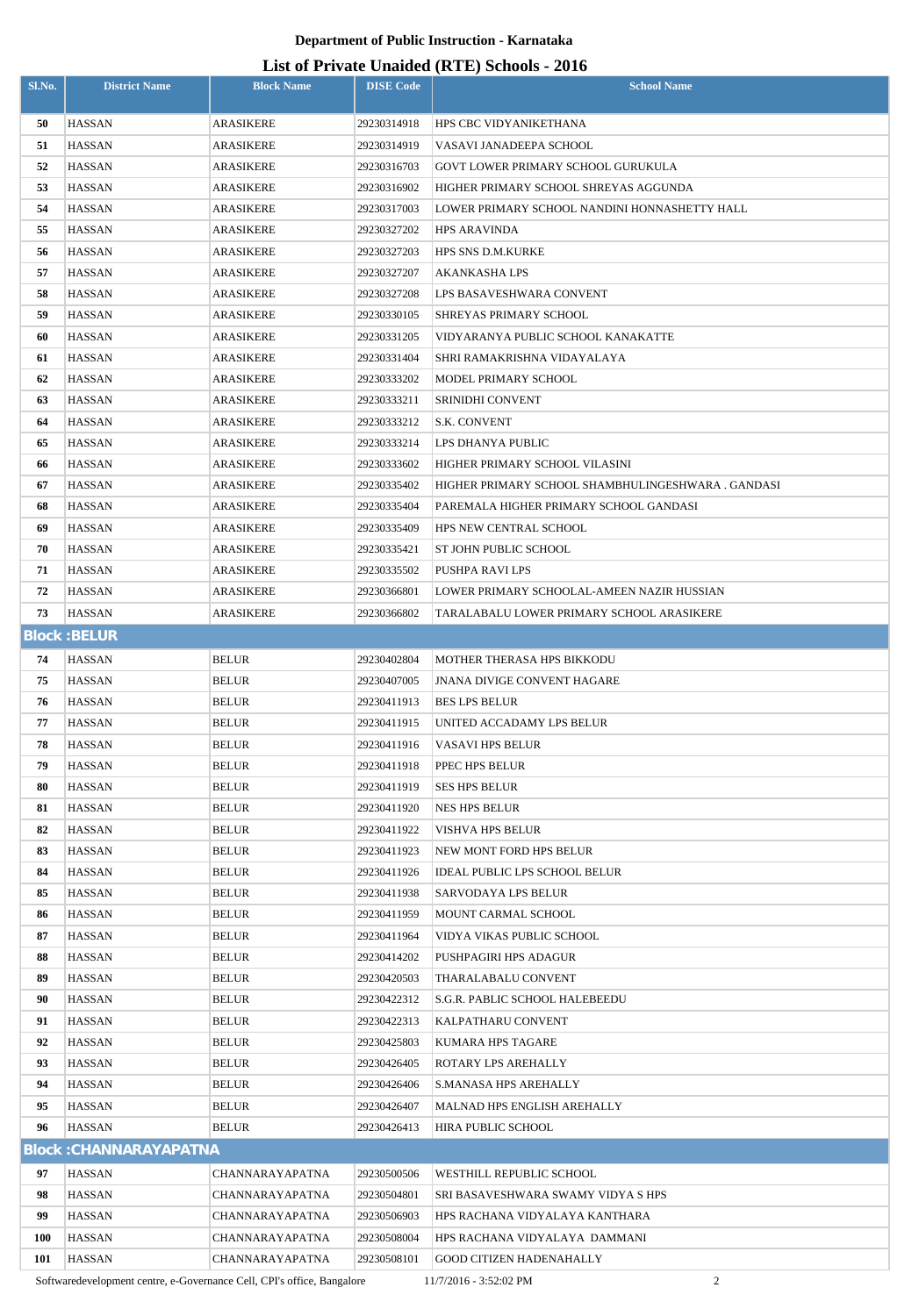# **List of Private Unaided (RTE) Schools - 2016**

| Sl.No.     | <b>District Name</b>           | <b>Block Name</b>                  | <b>DISE Code</b>           | $\mathbf{L}_{\text{D}}$ of The value Unafficient (IVTL) behoofs $\mathbf{F}_{\text{D}}$<br><b>School Name</b> |
|------------|--------------------------------|------------------------------------|----------------------------|---------------------------------------------------------------------------------------------------------------|
|            |                                |                                    |                            |                                                                                                               |
| 102        | HASSAN                         | CHANNARAYAPATNA                    | 29230511002                | PANCHASHEELA RESEDENTIAL SCHOO                                                                                |
| 103<br>104 | HASSAN                         | CHANNARAYAPATNA                    | 29230511803                | ARAVINDA HIGHER PRIMARY SCHOOL                                                                                |
| 105        | HASSAN<br>HASSAN               | CHANNARAYAPATNA<br>CHANNARAYAPATNA | 29230513702<br>29230514805 | GIRISH PUBLIC SCHOOL<br>JINGLE BELLS RURAL PUBLIC SCHOOL                                                      |
| 106        | HASSAN                         | CHANNARAYAPATNA                    | 29230515415                | CAMBRIDGE ENGLISH HPS CHANNARA                                                                                |
| 107        | HASSAN                         | CHANNARAYAPATNA                    | 29230515416                | CAMBRIDGE KANNADA HPS CHANNARA                                                                                |
| 108        | <b>HASSAN</b>                  | CHANNARAYAPATNA                    | 29230515417                | HPS CHAITANYA VIDYA SHALA                                                                                     |
| 109        | <b>HASSAN</b>                  | CHANNARAYAPATNA                    | 29230515419                | HPS HEMAVATHI CONVENT                                                                                         |
| <b>110</b> | HASSAN                         | CHANNARAYAPATNA                    | 29230515421                | <b>JNANADARSHANA VIDYA SAMSTHE</b>                                                                            |
| 111        | <b>HASSAN</b>                  | CHANNARAYAPATNA                    | 29230515422                | HPS JYOTHI ENGLISH CONVENT                                                                                    |
| 112        | <b>HASSAN</b>                  | CHANNARAYAPATNA                    | 29230515423                | <b>HPS KIDS CONVENT</b>                                                                                       |
| 113        | HASSAN                         | CHANNARAYAPATNA                    | 29230515424                | HPS SRI NAGASHRI SCHOOL                                                                                       |
| 114        | <b>HASSAN</b>                  | CHANNARAYAPATNA                    | 29230515425                | HPS NIRMALA ENGLISH CONVENT                                                                                   |
| 115        | <b>HASSAN</b>                  | CHANNARAYAPATNA                    | 29230515427                | POORNACHANDRA PUBLIC SCHOOL                                                                                   |
| 116        | <b>HASSAN</b>                  | CHANNARAYAPATNA                    | 29230515428                | HPS SHALINI VIDYA SHALE                                                                                       |
| 117        | HASSAN                         | CHANNARAYAPATNA                    | 29230515430                | HPS SOWDHAMINI VIDYA MANDHIRA                                                                                 |
| 118        | <b>HASSAN</b>                  | CHANNARAYAPATNA                    | 29230515431                | HPS SRI VASAVI VIDYA SAMSTE                                                                                   |
| 119        | HASSAN                         | CHANNARAYAPATNA                    | 29230515432                | HPS AL- AMEEN SCHOOL CHANNARAY                                                                                |
| <b>120</b> | <b>HASSAN</b>                  | CHANNARAYAPATNA                    | 29230515447                | SRI VIVEKANANDA CONVENT, C.R.PATNA                                                                            |
| 121        | HASSAN                         | CHANNARAYAPATNA                    | 29230515449                | RADHAKRISHNA LPS C.R.PATNA                                                                                    |
| 122        | <b>HASSAN</b>                  | CHANNARAYAPATNA                    | 29230515452                | JNANASAGARA PUBLIC SCHOOL                                                                                     |
| 123        | HASSAN                         | CHANNARAYAPATNA                    | 29230518202                | UNITED CONVENT LPS, MARENAHALLI                                                                               |
| 124        | HASSAN                         | CHANNARAYAPATNA                    | 29230518802                | SRI SARVODAYA HIGHER PRIMARY S                                                                                |
| 125        | HASSAN                         | CHANNARAYAPATNA                    | 29230528406                | NALANDA HIGHER PRIMARY SCHOOL                                                                                 |
| 126        | <b>HASSAN</b>                  | CHANNARAYAPATNA                    | 29230530003                | EDUCARE MATTANAVILE                                                                                           |
| 127        | HASSAN                         | CHANNARAYAPATNA                    | 29230531503                | HPS RAGHAVENDRA KALKERE                                                                                       |
| 128        | HASSAN                         | CHANNARAYAPATNA                    | 29230532104                | S.V.H.P.SCHOOL NUGGEHALLY                                                                                     |
| 129        | <b>HASSAN</b>                  | CHANNARAYAPATNA                    | 29230532105                | GOKULA HPS                                                                                                    |
| <b>130</b> | <b>HASSAN</b>                  | CHANNARAYAPATNA                    | 29230532110                | DESHPANDE PUBLIC SCHOOL                                                                                       |
| 131        | <b>HASSAN</b>                  | <b>CHANNARAYAPATNA</b>             | 29230534605                | SHARADA NIKETHANA VIDYASAMSTE HPS                                                                             |
| 132        | <b>HASSAN</b>                  | CHANNARAYAPATNA                    | 29230534611                | KARTHIK PUBLIC SCHOOL                                                                                         |
| 133        | <b>HASSAN</b>                  | CHANNARAYAPATNA                    | 29230535707                | GUIDE LINE CONVENT HPS, S.BELAGOLA                                                                            |
| 134        | <b>HASSAN</b>                  | CHANNARAYAPATNA                    | 29230535709                | PADMAVATHI HPS(1-7) S.BELAGOLA                                                                                |
| 135        | HASSAN                         | <b>CHANNARAYAPATNA</b>             | 29230537502                | CHETHANA HPS JUTTANAHALLY                                                                                     |
| 136        | <b>HASSAN</b>                  | <b>CHANNARAYAPATNA</b>             | 29230542101                | SIMHADRI CONVENT                                                                                              |
|            | <b>Block: HOLENARASIPURA</b>   |                                    |                            |                                                                                                               |
| 137        | <b>HASSAN</b>                  | HOLENARASIPURA                     | 29230600104                | SWAMY VIVEKANANDA VIDYA SAMSTE DODDAHALLY                                                                     |
| 138<br>139 | <b>HASSAN</b><br><b>HASSAN</b> | HOLENARASIPURA                     | 29230603104                | NATIONAL PUBLIC SCHOOL HARIHARAPURA                                                                           |
|            |                                | HOLENARASIPURA                     | 29230605702                | SHREE VENKATESHWARA EDUCATION TRUST CHITTANAHALLY HOUSING BOARD<br><b>HNPURA</b>                              |
| 140        | HASSAN                         | HOLENARASIPURA                     | 29230608102                | SRI RAGHAVENDRA HIGHER PRIMARY SCHOOL HANGARAHALLY                                                            |
| 141        | <b>HASSAN</b>                  | HOLENARASIPURA                     | 29230610601                | SHREE AMBURTHALINGESWARA VIDYA SAMSTE CHITTANAHALLY<br>HOLENARASIPURA                                         |
| 142        | <b>HASSAN</b>                  | HOLENARASIPURA                     | 29230612102                | KRUTHIKA CONVENT HOLENARASIPURA                                                                               |
| 143        | <b>HASSAN</b>                  | HOLENARASIPURA                     | 29230612104                | KNAPS HOLENARASIPURA                                                                                          |
| 144        | <b>HASSAN</b>                  | HOLENARASIPURA                     | 29230612117                | GREENWOOD ENGLISH SCHOOL HOLENARASIPURA                                                                       |
| 145        | HASSAN                         | HOLENARASIPURA                     | 29230612120                | MANASA CONVENT PETE HOLENARASIPURA                                                                            |
| 146        | <b>HASSAN</b>                  | HOLENARASIPURA                     | 29230612127                | SRILAKSHMINARASIMHA VIDYA MADIRA  HOLENARASIPURA                                                              |
| 147        | HASSAN                         | HOLENARASIPURA                     | 29230612128                | VASAVI VIDHYA(T) HOLENARASIPURA                                                                               |
| 148        | <b>HASSAN</b>                  | HOLENARASIPURA                     | 29230612130                | PRIYA DARSHINI HIGHER PRAIMARY SCHOOL HOLENARASIPURA                                                          |
| 149        | HASSAN                         | HOLENARASIPURA                     | 29230612144                | JNANA GANGOTHRI VIDYA SAMSTE HOLENARASIPUR                                                                    |
| 150        | <b>HASSAN</b>                  | HOLENARASIPURA                     | 29230612145                | ROTARY VIDHYA SAMSTHE HOLENARASIPUR                                                                           |
| 151        | HASSAN                         | HOLENARASIPURA                     | 29230612147                | MATRUKRUPA NAVODAYA HOLENARASIPURA                                                                            |
| 152        | <b>HASSAN</b>                  | HOLENARASIPURA                     | 29230612148                | RISHISHREE VIDYANIKETHANA JAINIGARA STREET HOLENARASIPURA                                                     |
| 153        | <b>HASSAN</b>                  | HOLENARASIPURA                     | 29230612150                | MAKKALA MANTAPA HIGHER PRIMARY SCHOOL HOLENARASIPURA                                                          |

Softwaredevelopment centre, e-Governance Cell, CPI's office, Bangalore 11/7/2016 - 3:52:02 PM 3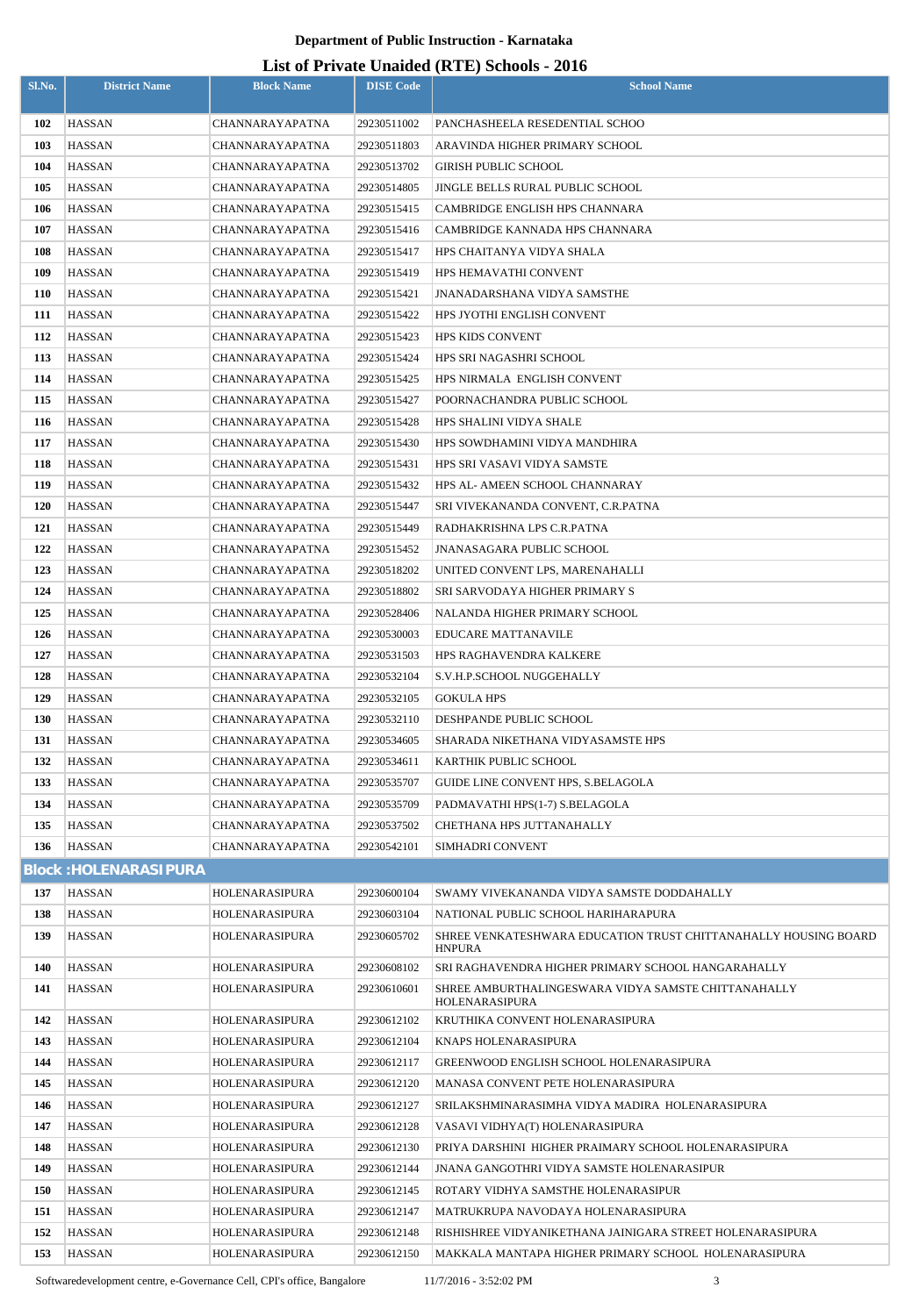# **List of Private Unaided (RTE) Schools - 2016**

|            |                      |                   |                  | List of Frivald Unafued (KTL) Schools - 2010       |
|------------|----------------------|-------------------|------------------|----------------------------------------------------|
| Sl.No.     | <b>District Name</b> | <b>Block Name</b> | <b>DISE Code</b> | <b>School Name</b>                                 |
| 154        | <b>HASSAN</b>        | HOLENARASIPURA    | 29230616101      | SREE RANGA VIDYA SAMSTE HADAVANAHALLY              |
| 155        | <b>HASSAN</b>        | HOLENARASIPURA    | 29230620002      | MATHRUSHREE VIDYA SAMSTHE SHRAVANUR                |
| 156        | <b>HASSAN</b>        | HOLENARASIPURA    | 29230621603      | SHREE SIDDARAMESHWARA VIDYA SAMSTE HALLYMYSORE     |
| 157        | <b>HASSAN</b>        | HOLENARASIPURA    | 29230621609      | KV MANJUNATHA MEMORIAL BU LOWER PRIMARY SCHOOL     |
| 158        | <b>HASSAN</b>        | HOLENARASIPURA    | 29230623501      | SWAMY VIVEKANANDA CONVENT ® NIDUVANI               |
|            | <b>Block: HASSAN</b> |                   |                  |                                                    |
| 159        | <b>HASSAN</b>        | <b>HASSAN</b>     | 29230700106      | HIGHER PRIMARY SCHOOL DEVAMMA CONVENT              |
| 160        | <b>HASSAN</b>        | HASSAN            | 29230705003      | Lower Primary school RAJU CONVENTSRIRAMNAGARA      |
| 161        | HASSAN               | HASSAN            | 29230707303      | Lower Primary school LAXMI CONVENT G.KOPPALU       |
| 162        | <b>HASSAN</b>        | HASSAN            | 29230707404      | JEEVANAJYOTHI (HEARING IMPAIRED), GOWRIKOPPAL      |
| 163        | HASSAN               | HASSAN            | 29230707405      | NETHAJI PUBLC SCOOL, VIDYA NAGAR                   |
| 164        | <b>HASSAN</b>        | HASSAN            | 29230707408      | CHIRANTHANA Higher Primary School HASSAN           |
| 165        | <b>HASSAN</b>        | HASSAN            | 29230708403      | <b>GOLDEN PUBLIC SCHOOL</b>                        |
| 166        | <b>HASSAN</b>        | HASSAN            | 29230709303      | KUVEMPU HIGHER PRIMARY SCHOOL B KATIHALLY          |
| 167        | <b>HASSAN</b>        | HASSAN            | 29230714203      | HIGHER PRIMARY SCHOOL LAKSHMISHREE VIDYALAYA       |
| 168        | <b>HASSAN</b>        | HASSAN            | 29230715005      | SUN BRIGHT PUBLIC SCHOOL                           |
| 169        | HASSAN               | HASSAN            | 29230719204      | SRI LAKSHMI CONVENT                                |
| 170        | <b>HASSAN</b>        | HASSAN            | 29230719602      | HIGHER PRIMARY SCHOOL VIJAYA CONVENT               |
| 171        | <b>HASSAN</b>        | HASSAN            | 29230724303      | HKS INTERNATIONAL SCHOOL                           |
| 172        | <b>HASSAN</b>        | HASSAN            | 29230725504      | SRI VEVEKANADA CONVENT SHATHIGRAMA                 |
| 173        | <b>HASSAN</b>        | HASSAN            | 29230725507      | Lower Primary school HARSHITHA CONVENT KENCHATALLY |
| 174        | <b>HASSAN</b>        | HASSAN            | 29230729403      | Lower Primary School GRAMA BHARATHI SARVODAYA      |
| 175        | <b>HASSAN</b>        | HASSAN            | 29230732102      | TIMES INTERNATIONAL SCHOOL                         |
| 176        | <b>HASSAN</b>        | HASSAN            | 29230733201      | Higher Primary School B UGANE DEVAGODANAHALLY      |
| 177        | <b>HASSAN</b>        | <b>HASSAN</b>     | 29230734502      | <b>SKS MEMORIAL SCHOOL</b>                         |
| 178        | <b>HASSAN</b>        | <b>HASSAN</b>     | 29230734503      | <b>APN ACADEMY</b>                                 |
| 179        | <b>HASSAN</b>        | <b>HASSAN</b>     | 29230734504      | ARADANA SCHOOL                                     |
| 180        | HASSAN               | HASSAN            | 29230735605      | SLV CONVENT KANDALI                                |
| 181        | HASSAN               | <b>HASSAN</b>     | 29230735606      | NETRAVATHI VIDYALAYA BITTAGODANAHA                 |
| 182        | <b>HASSAN</b>        | <b>HASSAN</b>     | 29230735610      | SVM CONVENT VIJAYANAGARA                           |
| 183        | HASSAN               | HASSAN            | 29230735611      | Lower Primary school YAGACHI KANDLI                |
| 184        | HASSAN               | HASSAN            | 29230737004      | Higher Primary School CHETANA CONVENT              |
| 185        | HASSAN               | HASSAN            | 29230737006      | SRI SWAMY VIVEKANADA                               |
| 186        | HASSAN               | HASSAN            | 29230741703      | Higher Primary School UNITED ACADAMY               |
| 187        | HASSAN               | HASSAN            | 29230741704      | C.K.S CBSE BM ROAD HASSAN                          |
| 188        | HASSAN               | HASSAN            | 29230741708      | TRIVENI CONVENT Lower Primary School               |
| 189        | HASSAN               | HASSAN            | 29230741803      | OXFORD SCHOOL HASSAN                               |
| 190        | <b>HASSAN</b>        | HASSAN            | 29230742001      | Lower Primary School ROTARY SUNRISE                |
| 191        | HASSAN               | <b>HASSAN</b>     | 29230742002      | VASAVI SCHOOL HASSAN                               |
| 192        | HASSAN               | HASSAN            | 29230742004      | SRI ARAVINDA Higher Primary School KUVEMPU NAGAR   |
| 193        | HASSAN               | HASSAN            | 29230742201      | CKS ENGLISH SCHOOL K R PURUM                       |
| 194        | <b>HASSAN</b>        | <b>HASSAN</b>     | 29230742202      | ADHICHUNCHANA GIRI Higher Primary School           |
| 195        | HASSAN               | HASSAN            | 29230742310      | APR ACADEMY                                        |
| 196        | HASSAN               | HASSAN            | 29230742407      | Higher Primary School KIDS PARADISE                |
| 197        | HASSAN               | HASSAN            | 29230742408      | Higher Primary School VIVEKANANDA                  |
| 198        | <b>HASSAN</b>        | <b>HASSAN</b>     | 29230742409      | Higher Primary School HOLY MOUNT                   |
| 199        | <b>HASSAN</b>        | HASSAN            | 29230742602      | M.KRISHNA (BLAIND)SCHOOL HASSAN                    |
| <b>200</b> | HASSAN               | HASSAN            | 29230742609      | SRI ARAVINDA Higher Primary School COLLEGE ROAD    |
| <b>201</b> | <b>HASSAN</b>        | <b>HASSAN</b>     | 29230742610      | Higher Primary School HOLY CHILDREN ENG CONVENT    |
| 202        | <b>HASSAN</b>        | <b>HASSAN</b>     | 29230742611      | Higher Primary School RAMAKRISHNA VIDYALAYA        |
| 203        | <b>HASSAN</b>        | <b>HASSAN</b>     | 29230742614      | PODAR INTERNATIONAL Higher Primary School          |
| 204        | <b>HASSAN</b>        | <b>HASSAN</b>     | 29230742802      | SRI RANGA KIDS WORLD SCHOOL                        |
| 205        | HASSAN               | <b>HASSAN</b>     | 29230742806      | ELITE SCHOOL HEMAVATHINAGARA                       |
| <b>206</b> | HASSAN               | <b>HASSAN</b>     | 29230742810      | Higher Primary School SUBHAS CHILDREN              |